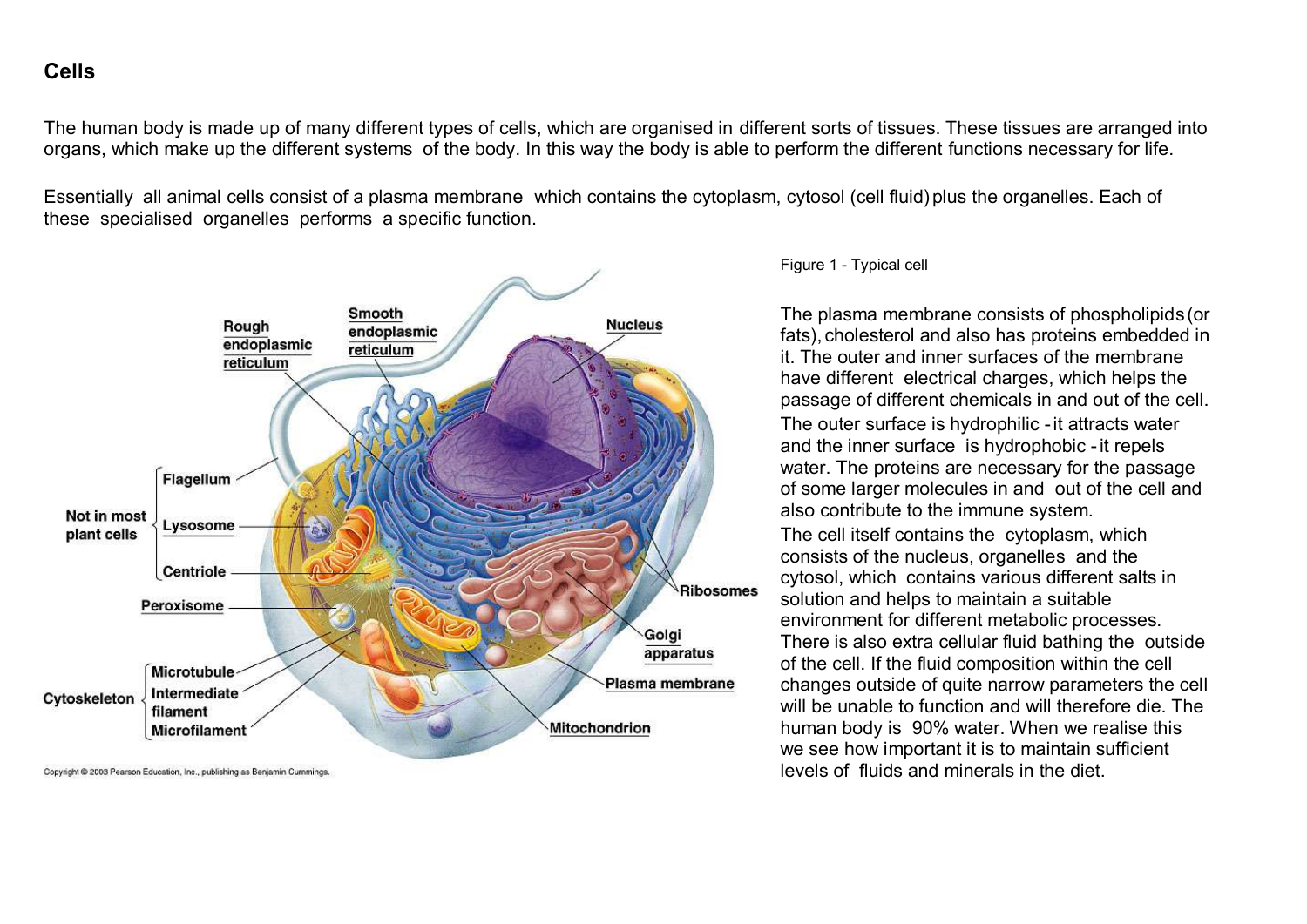# The following chart summarises the structures of the cell and their functions.

| Part                                 | <b>Structure</b>                                                                                                                                    | <b>Functions</b>                                                                                                                                                                                                                                                                                             |
|--------------------------------------|-----------------------------------------------------------------------------------------------------------------------------------------------------|--------------------------------------------------------------------------------------------------------------------------------------------------------------------------------------------------------------------------------------------------------------------------------------------------------------|
| Plasma Membrane                      | Composed of a lipid bilayer consisting of<br>phospholipids, cholesterol, and glycolipids with<br>various proteins inserted; surrounds cytoplasm.    | Protects cellular contents; makes contact with other cells; contains.<br>channels, transporters, receptors, enzymes, and cell-identity<br>markers; mediates the entry and exit of substances.                                                                                                                |
| Cytoplasm                            | Cellular contents between plasma membrane<br>and nucleus, including cytosol and organelies.                                                         | Site of all intracellular activities except those occurring in the<br>nucleus.                                                                                                                                                                                                                               |
| Cytosol                              | Composed of water, solutes, suspended particles,<br>lipid draplets, and glycogen granules.                                                          | Medium in which many of the cell's chemical reactions occur.                                                                                                                                                                                                                                                 |
| Organelles                           | Specialized cellular structures with characteristic<br>shapes and specific functions.                                                               | Each organelle has one or more specific functions.                                                                                                                                                                                                                                                           |
| Cytoskeleton                         | Network composed of three protein filaments:<br>microfilaments, intermediate filaments, and<br>microtubulas.                                        | Maintains shape and general organization of cellular contents;<br>responsible for cell movements.                                                                                                                                                                                                            |
| Centrosome                           | Paired centricies plus pericentriciar material.                                                                                                     | Pericentriolar material is organizing center for microtubules and<br>mitotic spindle.                                                                                                                                                                                                                        |
| Cilia and flogella                   | Motile cell surface projections with inner core of<br>microtubules.                                                                                 | Cilia move fluids over a cell's surface; a flagellum moves an<br>entire cell.                                                                                                                                                                                                                                |
| Ribosome                             | Composed of two subunits containing ribosomal<br>RNA and proteins; may be free in cytosol or<br>attached to rough ER.                               | Protein synthesis.                                                                                                                                                                                                                                                                                           |
| <b>Endoplasmic</b><br>reticulum (ER) | Membranous network of folded membranes.<br>Rough ER is studded with ribosomes and is<br>attached to nuclear membrane; smooth ER<br>lacks ribosomes. | Rough ER is site of synthesis of glycoproteins and phospholipids:<br>smooth ER is site of fatty acid and steroid synthesis. Smooth ER.<br>also releases glucose into bloodstream, inactivates or detoxifies.<br>drugs and potentially harmful substances, and stores calcium ions<br>for muscle contraction. |
| Golgi complex                        | A stack of 3-20 flattened membranous sacs.<br>called cisterns.                                                                                      | Accepts proteins from rough ER; forms glycoproteins and<br>lipoproteins; stores, packages, and exports proteins.                                                                                                                                                                                             |
| Lysosome                             | Vesicle formed from Golgi complex; contains<br>digestive enzymes.                                                                                   | Fuses with and digests contents of vesicles:<br>digests worn-out organelles (autophagy), entire cells<br>(autolysis), and extracellular materials.                                                                                                                                                           |
| Peroxisome                           | Vesicle containing oxidative anzymes.                                                                                                               | Detoxilles harmful substances.                                                                                                                                                                                                                                                                               |
| Proteasome                           | Tiny structure that contains protease, enzymes that<br>cut proteins.                                                                                | Degrades unneeded, damaged, or faulty proteins by cutting them.<br>into small peptides.                                                                                                                                                                                                                      |
| <b>Mitochondrion</b>                 | Consists of outer and inner membranes, cristae,<br>and matrix.                                                                                      | Site of reactions that produce most of a cell's ATP.                                                                                                                                                                                                                                                         |
| Nucleus                              | Consists of nuclear envelope with pores, nucleoil.                                                                                                  | Contains genes, which control cellular structure and direct most                                                                                                                                                                                                                                             |

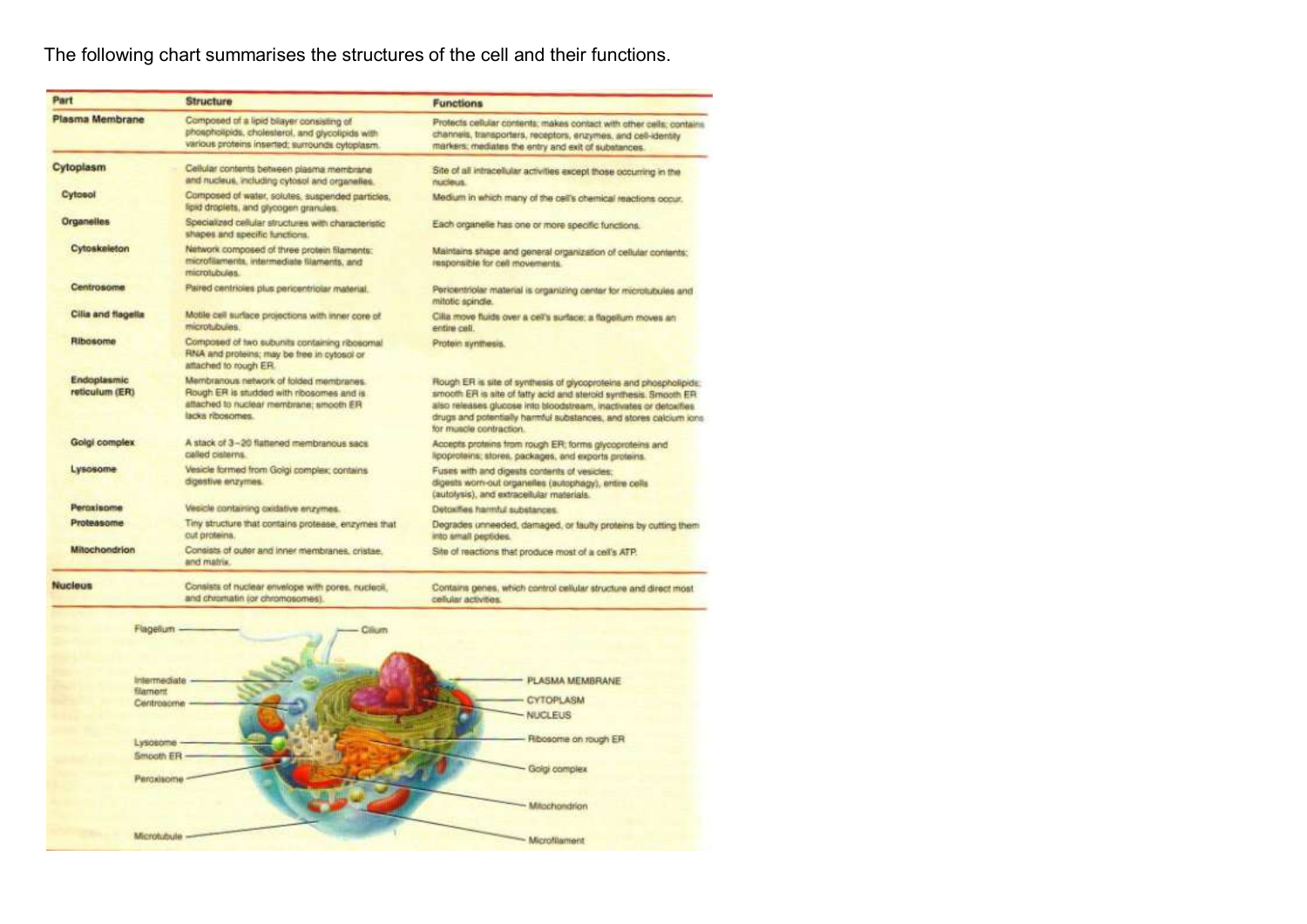Copyright Of the McGraw-Hill Companies, Inc. Permission required for reproduction or display.

# **Fluid Mosaic Model**



#### **Figure 2 - Cell membrane; fluid mosaic model**

The cell membrane consists of a bilayer of phospholipid molecules. These arrange themselves such that the hydrophobic lipid tails point inwards and all the hydrophilic phosphate groups point outwards towards the waterbased environment on each side.

Within this membrane are also transmembrane proteins, glycoproteins, ion channels. The cell membrane is selectively permeable to ions and organic molecules and controls the movement of substances in and out of cells.



#### **Cytoskeleton**

The cytoskeleton have the function to organize and maintain the cell's shape; anchors organelles in place. It also helps during endocytosis (the uptake of external materials by a cell) and cytokinesis (the separation of daughter cells after cell division) and moves parts of the cell in processes of growth and mobility. The eukaryotic cytoskeleton is composed of microfilaments, intermediate filaments and microtubules. There are a great number of proteins associated with them, each controlling a cell's structure by directing, bundling, and aligning filaments. The prokaryotic cytoskeleton is less well-studied but is involved in the maintenance of cell shape, polarity and cytokinesis.

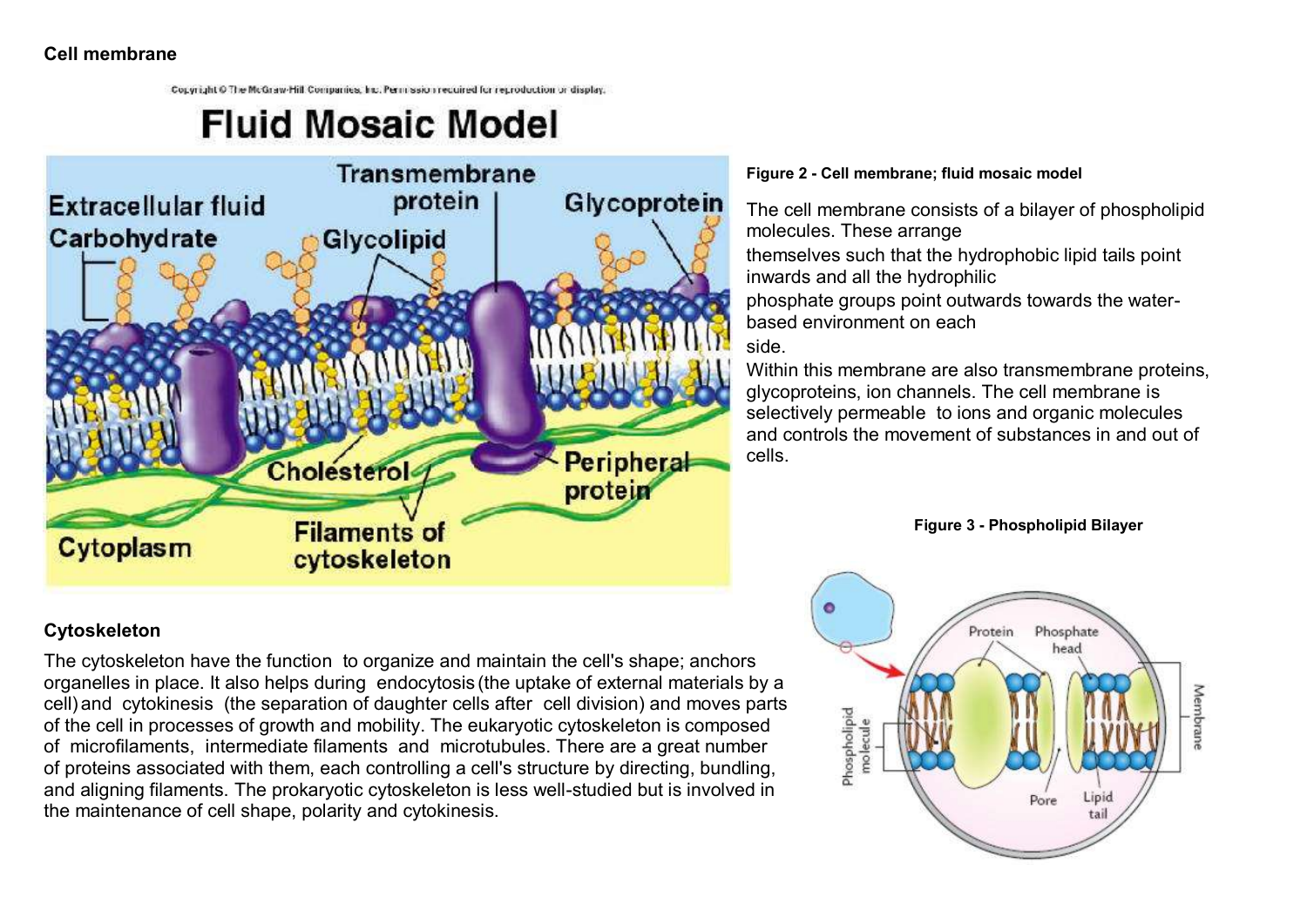#### **Cell Nucleus**

**Figure 4 - Cell Nucleus**

The cell nucleus is the most conspicuous organelle found in a cell. It houses Nuclear Nuclear Nuclear the cell's chromosomes, and is the place where almost all DNAreplication and RNA synthesis (transcription) occur. The nucleus is spherical and separated from the cytoplasm by a double membrane called the nuclear envelope. The nuclear envelope isolates and protects a cell's DNA from various molecules that could accidentally damage its structure or interfere with its processing. During processing, DNA is transcribed, or copied into a special RNA, called messenger RNA(mRNA). This mRNA is then transported out of the nucleus, where it is translated into a specific protein molecule. The nucleolus is a specialized region within the nucleus where ribosome subunits are assembled. In prokaryotes, DNA processing takes place in the cytoplasm.

The nucleus contains the chromatids which are two identical copies of DNA (one set from the mother, one from the father) making up a duplicated chromosome, which are joined at their centromeres, for the process of cell division (mitosis or meiosis). They are called sister chromatids as long as they are joined by the



centromeres. When they separate (during anaphase of mitosis and anaphase 2 of meiosis), the strands are called daughter chromosomes.

In other words, a chromatid is "one-half of a replicated chromosome". It should not be confused with the ploidy of an organism, which is the number of homologous versions of a chromosome. Centrosomes are paired structures on the nucleus. They involved in the formation of the mitotic spindle in cell division.

#### **Mitochondria -the power generators**

Mitochondria are self-replicating organelles that occur in various numbers, shapes and sizes in the cytoplasm of all animals cells. They play the primary function of generating energy through the process of *oxidative phosphorylation*, using oxygen to release energy stored in the nutrients we eat and converting this into the energy currency of the cell –**ATP** (Adenosine Triphosphate) in a process called cellular respiration (see your videos supplied on your disc).

#### **Endoplasmic reticulum**

This occurs in two types; rough and smooth, each having its own functions.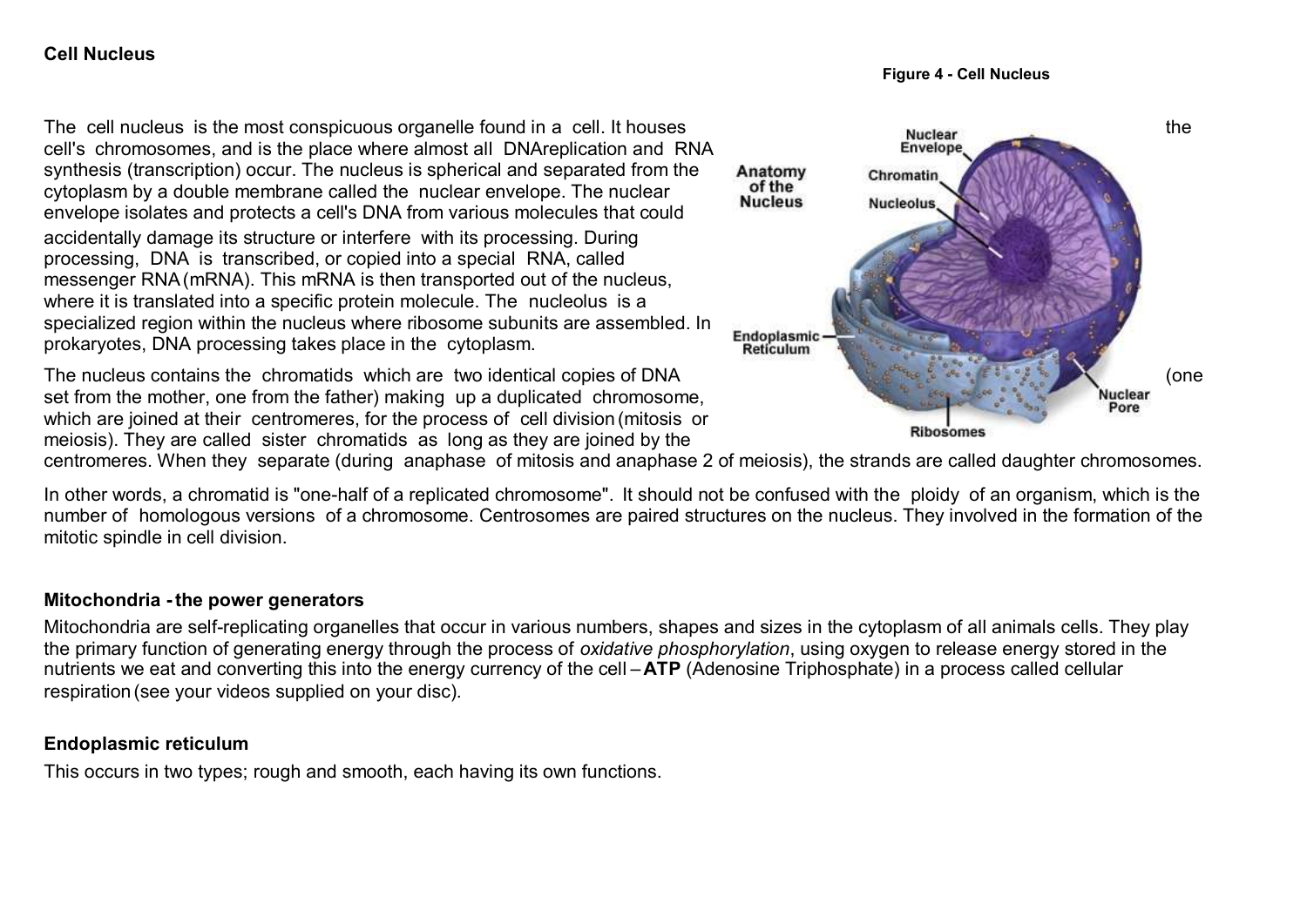#### **Rough endoplasmic reticulum** is so called because it looks 'lumpy' under the

microscope; the lumps consist of structures called ribosomes. The ribosome is a large complex of RNA and protein molecules. They each consist of two subunits, and act as an assembly line where RNA from the nucleus is used to synthesise protein from amino acids. Ribosomes can be found either floating freely or bound to a membrane. Each cell makes proteins unique to its own function (see your disc)

**Smooth endoplasmic reticulum** (SER) has functions in several metabolic processes, including synthesis of lipids and steroids, metabolism of carbohydrates, regulation of calcium concentration, drug detoxification, attachment of receptors on cell membrane proteins, and steroid metabolism. It is connected to the nuclear envelope. It also releases glucose into the bloodstream, in activates and detoxifies drugs and potentially harmful substances.

**Golgi complex** is a layered structure consisting of a stack of between 3 – 20 flattened membranous sacs (called cisterns). It is here where the proteins are packages up for 'export' and usage. It also forms glycoproteins and lipoproteins.

Lysosomes are structured and formed by the Golgi complex and contain digestive enzymes. Their functions are to digest old and worn out organelles and entire cells.

**Peroxisomes** are vesicles containing oxidative enzymes and peroxides that are used for detoxifying harmful substances.

**Protein Synthesis** is a process whereby DNA encodes for the production of amino acids and proteins.

#### **Figure 5- Schematic of gene transcription and translation**

**Transcription** occurs before the synthesis of a protein begins; the corresponding RNA molecule is produced by RNA transcription. One strand of the DNA double helix is used as a template by the RNA polymerase to synthesize a messenger RNA(mRNA). This mRNA migrates from the nucleus to the cytoplasm. During this step, mRNA goes through different types of maturation including one called splicing when the non-coding sequences are eliminated. The coding mRNA (messenger RNA) sequence can be described as a set of three nucleotides called a codon. Each three nucleotide codon corresponds with one amino acid in the sequence that will ultimately make up the protein

#### **Translation**

The ribosome binds to the mRNA (transfer RNA) at the start codon (AUG) that is recognized only by the initiator tRNA. The ribosome proceeds to the elongation phase of protein synthesis. During this phase amino acids in the cytosol are recruited and joined to the chain as each respective codon is read. The ribosome moves from codon to codon along the mRNA. Amino acids are added one by one, translated into polypeptidic sequences dictated by DNA and represented by mRNA. At the end, a release factor binds to the stop codon, terminating translation and releasing the complete polypeptide from the ribosome (see your disc)

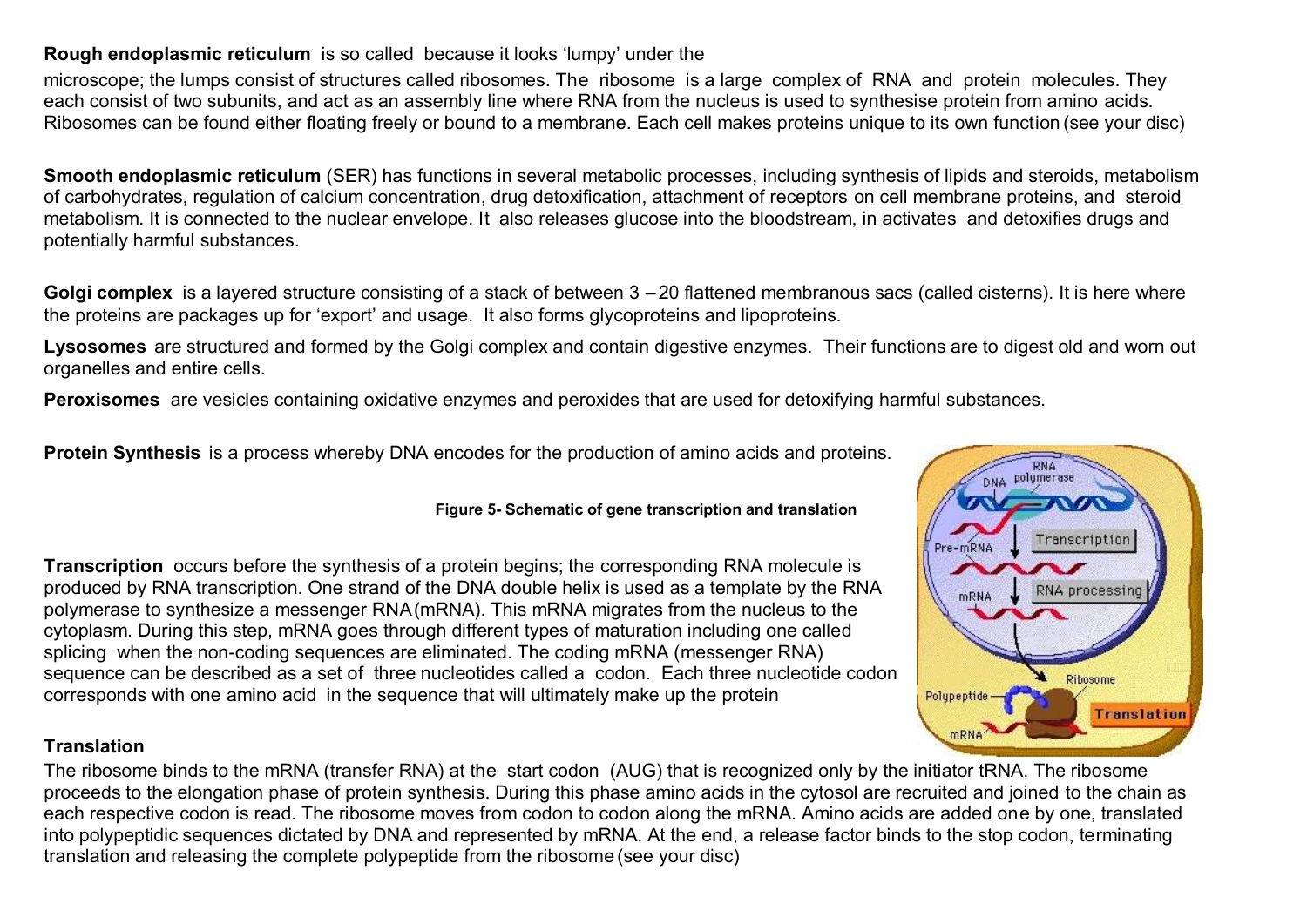#### **Protein structure**

#### **Figure 6 - formation of protein structure**

The end result of this synthetic process is the **primary structure**; a simple amino acid chain, but it is not yet a protein. To function as a protein, it has to take on a three dimensional structure, such that it can fulfil its function as a protein. It does this in a number of ways:

#### **Secondary structure**

- **α-helix** this is a coil-shaped structure
- **β-pleated sheet** this is zig-zag structure (held together by hydrogen bonds).

#### **Tertiary structure**

This forms when bonds form between adjacent side-chains (by disulphide bonds). This results in a three-dimensional structure. Sometimes this is the end result.

#### **Quaternary structure**

This forms when other peptide units come together forming a more complex structure.

# **Cell replication (Mitosis)**

When a cell divides it goes through several cycles, including duplication of all DNA material. division of that nuclear material followed by cell division itself.

It takes place in four phases:

**Prophase** – this begins once all the nuclear material has been replicated and chromatin has condensed. The amount of nuclear material is now double. The two round objects above the nucleus are the centrosomes. They separate and microtubules have invaded the nuclear space. These microtubules can attach to kinetochores or they can interact with opposing microtubules. The nuclear membrane has degraded,

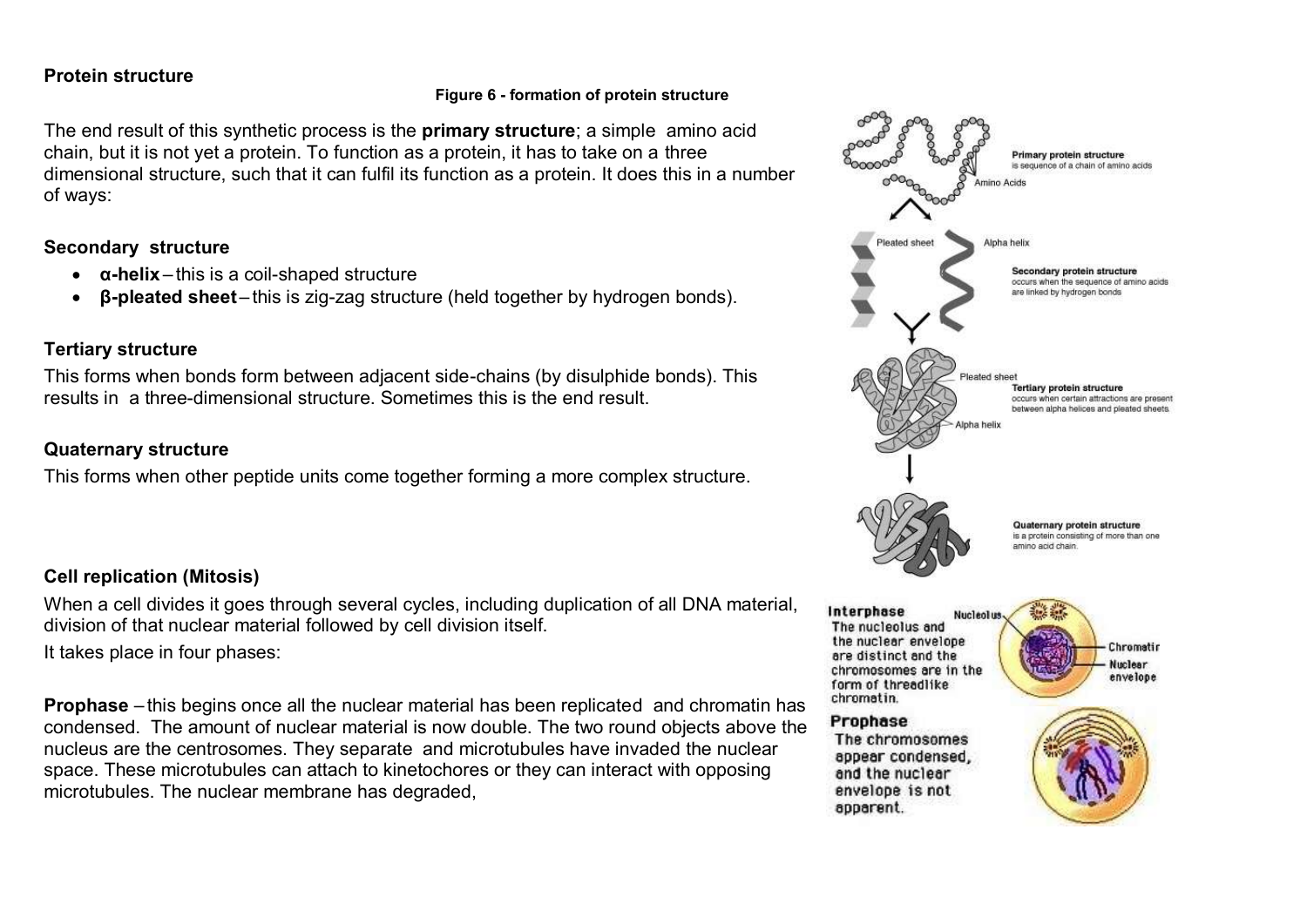**Metaphase** -The chromosomes align themselves at the metaphase plate; the equator of the mitotic spindles

**Anaphase**-The kinetochore microtubules shorten. The daughter chromatids separate and pull the separate sets of chromatin material towards the centrosomes

**Telophase** – the two groups of chromatids have now been completely separated. The decondensing chromosomes are surrounded by newly formed nuclear membranes. **Cytokinesis** has already begun; the pinched area is known as the cleavage furrow.

**Figure 7 - Stages of Mitosis**

#### **Metaphase**

Thick, coiled chromosomes, each with two chromatids. are lined up on the metaphase plate.



#### Anaphase

The chromatids of each chromosome have separated and are moving toward the poles.



#### **Telophase**

The chromosomes are at the poles, and are becoming more diffuse. The nuclear envelope is reforming. The cytoplasm may be dividing.

**Cytokinesis** Division into two daughter cells is completed.



# **Meiosis**

This takes place only in testes and ovaries. It is a process when the number of chromosomes is halved and packaged up into gametes: eggs and sperm. The normal number of chromosomes is described as diploid; a double number. At the end of meiosis this number will be halved; haploid. Thus when fertilisation takes place, two haploid numbers comes together and form a diploid number. It is also when there is a mixing up of nuclear material; of the genes, such that the children from such gametes will like the parents but not be identical. Meiosis occurs in two main phases: **meiosis I** and **meiosis II**

# **Meiosis I:**

#### **Prophase I**

DNA replication precedes the start of meiosis I. During prophase I, homologous chromosomes pair and form synapses (joined together at the centromere), a step unique to meiosis. The paired chromosomes are called bivalents, and the formation of chiasmata caused by genetic recombination becomes apparent.

This is when there is a **crossing over**, a swapping, of genetic material. Now the male and female genes are mixed up, causing the offspring to possess qualities of both parents.

Chromosomal condensation allows these to be viewed in the microscope. Note that the bivalent has two

Interphase



Prophase I Synapsis and crossing over occur.

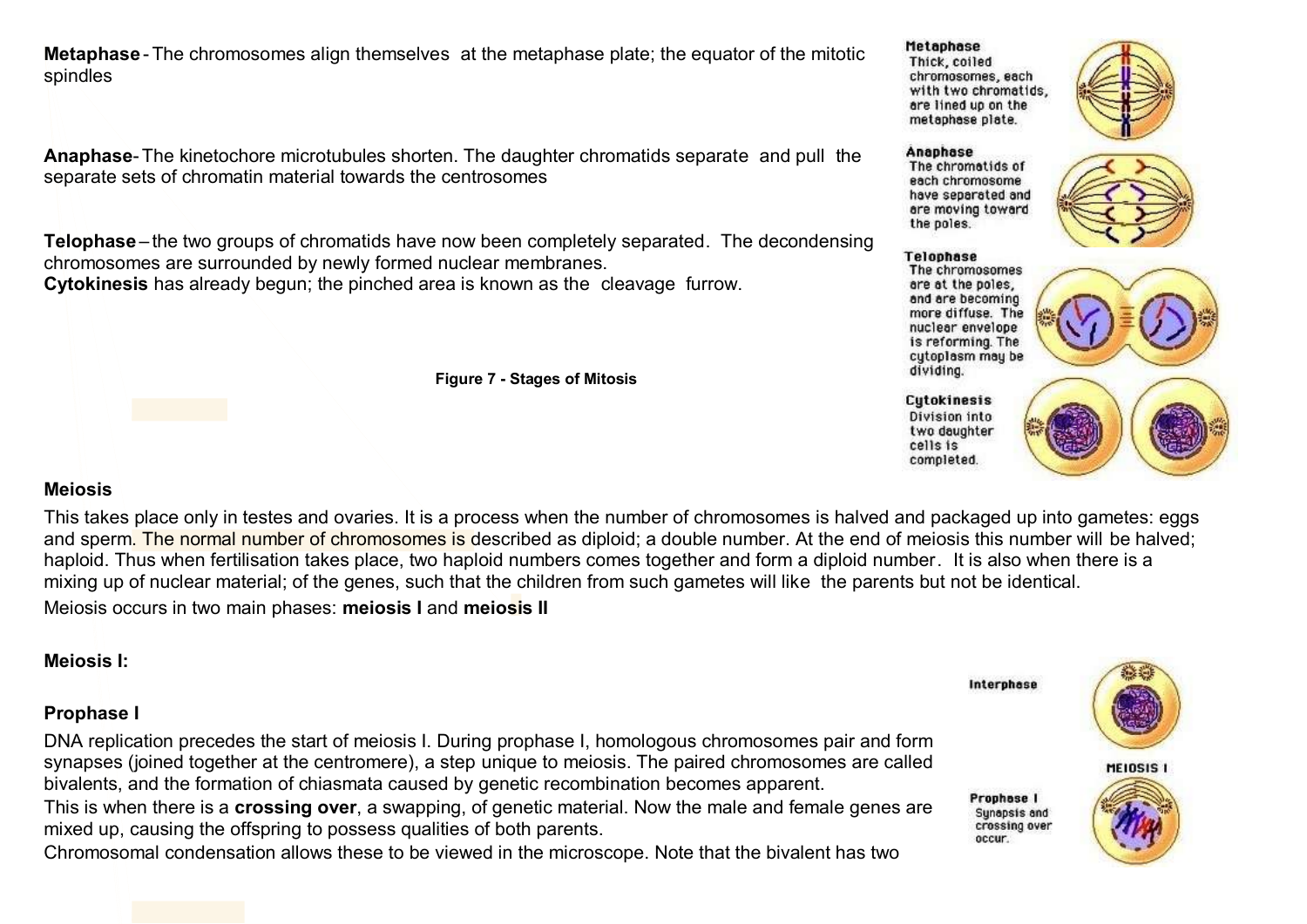chromosomes and four chromatids, with one chromosome coming from each (original) parent. The nuclear membrane disappears. One kinetochore forms per chromosome rather than one per chromatid, and the chromosomes attached to spindle fibres begin to move.

#### **Metaphase I**

Bivalents, each composed of two chromosomes (four chromatids) align at the metaphase plate. The orientation is random, with either parental homologue on a side. This means that there is a 50-50 chance for the daughter cells to get either the mother's or father's homologue for each chromosome.

#### **Anaphase I**

Chiasmata separate. Chromosomes, each with two chromatids, move to separate poles. Each of the daughter cells is now haploid (23 chromosomes), but each chromosome has two chromatids. The cell still has to go through a process to reduce this number by half.

# **Telophase I**

Nuclear envelopes may reform, or the cell may quickly start meiosis II.



**Tetrad (paired homologous** chromosomes with two

**Meiosis II** is similar to mitosis. However, there is no preliminary phase of duplication. The chromatids of each chromosome are no longer identical because of recombination. Meiosis II separates the chromatids producing two daughter cells each with 23 chromosomes (haploid), and each chromosome has only one chromatid.